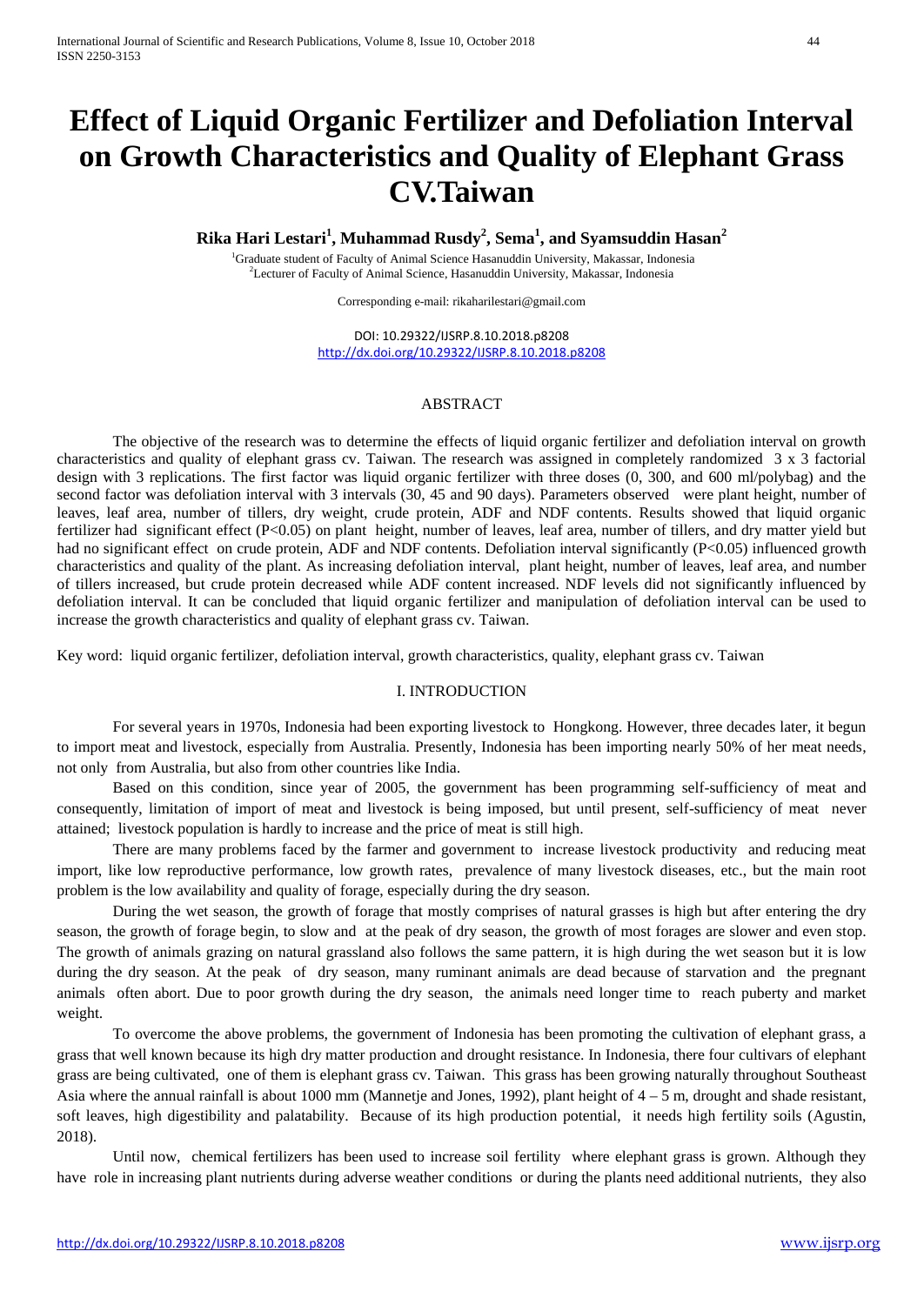have several harmful effects such as waterway pollution, soil acidification and mineral depletion of the soil. For these reason, application of chemical fertilizers should be limited.

In Indonesia, there are many agricultural wastes that can be used as sources of organic fertilizers. These agricultural wastes are regarded as un-used commodity and commonly thrown away in the field, causing environmental pollution.

The objective of the research was to determine the effects of liquid organic fertilizer (LOF) and defoliation interval on growth characteristics and quality of elephant grass cv. Taiwan (*Pennisetum purpureum cv Taiwan*).

#### II. MATERIALS AND METHODS

This research was carried out for 3 months, starting from February to April 2018 at the experimental field of Hasanuddin University, Makassar, Indonesia with altitude of 650 m above sea levels.

This research was assigned in completely randomized design (CRD), in factorial 3 x 3 with 3 doses of liquid organic fertilizer (0, 300, and 600 ml/polybag) and three defoliation intervals (30, 45 and 90 days) with 3 replication for each treatment (Steel and Torrie, 1993).

Liquid organic fertilizer (LOF) was made by blending 100 g of fresh noni fruits, over-ripened tomatoes, banana peels, pineapples peel, and mixed with 10 liters of beef urine and 280 ml of and molasses. The ingredients then were fermented in fermentation batch for two weeks under an-aerobic conditions. After fermentation period ended, the fermented materials were filtered using cloth. Nutrient contents of LOF were N  $0.51\%$ , P<sub>2</sub>O<sub>5</sub> 0.18% and K<sub>2</sub>O 0.19%.

Elephant grass cv. Taiwan (Taiwan grass) stem cuttings with two nodes were planted in polybag measuring 30 x 40 cm that had been filled with 10 kgs of light clay oil. The nutrient contents of soil used were: C 1.91%, N 0.16%, C/N ratio 12, P 0.21%, K 0.28% and pH was 6.1.

Fertilization of LOF on Taiwan grass is done three times, i.e. at 15, 45 and 75 days after grass planting with the doses of 0, 300 and 600 ml/polybag.

Defoliation intervals were 30, 45 and 90 days or frequency defoliation of were three, two and one time, with defoliation height was 10 cm above soil level surface.

Parameters of growth characteristics measured were plant height, number of leaves, number of tiller, dry weight and parameters of quality were crude protein. NDF and ADF contents. Crude protein was determined according to the method of Association of Official Analytical Chemist (AOAC, 2005), analysis of NDF and ADF contents followed the methods of Goering and Van Soest (1970).

## III. RESULTS AND DISCUSSION

#### **1. Growth characteristics**

Effect of LOF and defoliation interval on growth characteristics of Taiwan grass are shown in Table 1.

Results showed that liquid organic fertilizer and defoliation interval had significant effect (P<0.05) on growth characteristics of Taiwan grass (Table 1).

As increasing LOF doses, plant height, number of leaves, leaf area, number of tiller, and dry weight increased, but with increasing cutting interval, plant height, number of leaves, leaf area, number of tiller, and dry weight were increased.

The results of this study is in agreement with Safitri (2015) and Nuraida (2015) that application of LOF made from noni fruits, tomatoes, pineapple peel and banana peel at dose of 400 ml/polybag each, significantly increased plant height, growth rate and dry matter yield of Taiwan grass.

|  |  | Table 1. Effect LOF and defoliation interval on growth characteristics and dry weight of elephant grass cy Taiwan. |  |  |
|--|--|--------------------------------------------------------------------------------------------------------------------|--|--|
|  |  |                                                                                                                    |  |  |

|                 | Plant<br>height<br>(cm) | Number of leaves<br>(sheet/polybag) | Leaf Area<br>$(mm^2/polybag)$ | Number of<br>tiller<br>(/polybag) | Dry weight<br>$(g$ /poly-<br>bag) |
|-----------------|-------------------------|-------------------------------------|-------------------------------|-----------------------------------|-----------------------------------|
| LOF doses       |                         |                                     |                               |                                   |                                   |
| (ml/polybag)    |                         |                                     |                               |                                   |                                   |
| $\Omega$        | $93,14^a$               | $23,83^a$                           | $1677,0^a$                    | $2,03^{\rm a}$                    | $8.64^{\circ}$                    |
| 300             | $119,04^b$              | $63,56^b$                           | $1748,9^a$                    | $4,87^{\rm b}$                    | $35,31^{b}$                       |
| 600             | $132,82^b$              | $77,27^b$                           | $2701,0^b$                    | $5,92^{b}$                        | $46,09^b$                         |
| Defoliation     |                         |                                     |                               |                                   |                                   |
| Interval (days) |                         |                                     |                               |                                   |                                   |
| 30              | $101,60^a$              | $33,48^{\rm a}$                     | $1649,2^a$                    | $1,55^{\circ}$                    | $15,31^{\circ}$                   |
| 45              | $128,75^{\rm b}$        | $49,38^{\rm a}$                     | $2228,0^b$                    | $3,72^{b}$                        | $32,23^b$                         |
| 90              | $114,67^b$              | $81,78^{\rm b}$                     | $2300,6^b$                    | $7,55^{\circ}$                    | $42,50^{b}$                       |

Different superscripts at the same column are significantly different (P<0.05)

The enhanced growth characteristics of Taiwan grass as application of LOF indicates the positive effect of N from LOF on parameters of growth characteristics, as the higher N content of LOF than N content of the soil used in this study. Compared to control, application of LOF at doses 600ml/polybag on the grass significantly yielded higher plant height, number of leaves, leaf area, number of tiller and dry weight. LOF with doses 600 ml/polybag with N content of 0,51% might be able to meet nutrient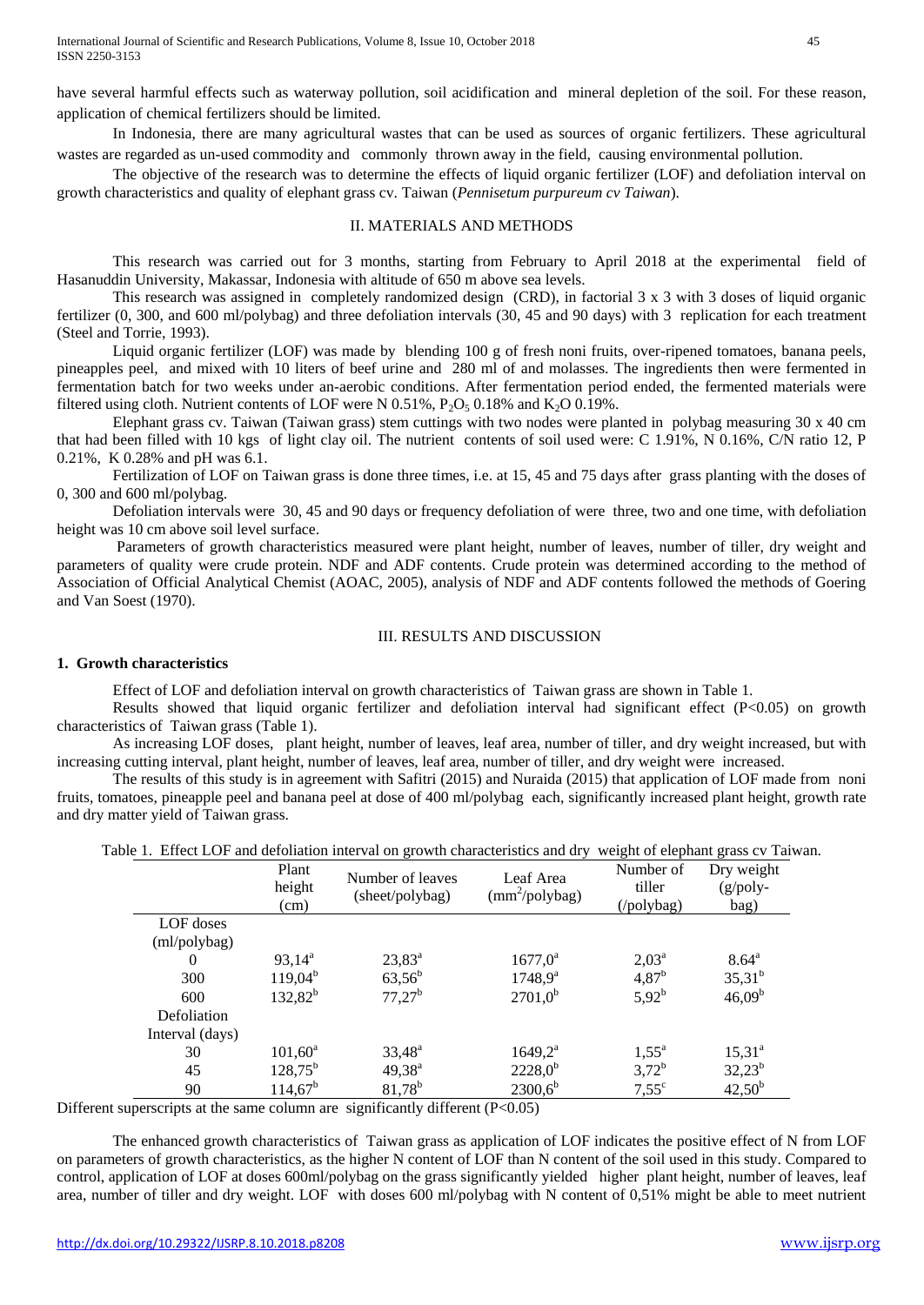needs of Taiwan grass. The higher plant height as influenced by LOF probably makes the grass can absorb more light for photosynthesis and this in turn produces more leaves and dry matter yield. This is in line with Uminawar and Rahmawati (2013), that the more leaf area produced, the greater intensity of sunlight received and the more chlorophyll in leaves produced. The chlorophyll which function to capture solar energy will increase the rate of photosynthesis so that more carbohydrates will be produced for cell division and cause leaves grow bigger and wider. Sawen (2012) stated that factors needed in growth of plant is water supply, light and nutrients. Sunlight is very important factor in photosynthesis because it acts as energy source for plants. Interference caused by lack of light can be seen from increasing of plant height and width of leaf.

Addition of LOF improves soil structure; soil become more crumb and has more pores make easier for new shoots to grow, and this probably, in part, make number of tiller in this study increased (Kang et.al., 2013).

Defoliation interval can influence growth characteristics productivity of forage plants. In the present study, defoliation interval of 90 days significantly increased plant height, number of leaves, leaf area, tiller number and dry weight of Taiwan grass compared to 30 days defoliation interval (Table 1). The enhanced growth characteristics of Taiwan grass as increasing defoliation interval is agree with other studies on other elephant grass cultivars (Unpuch et.al., 2011). This can be related to the higher number of tiller, plant height and number of leaves as plant ages. In lax defoliated plants, the plants has more opportunity to make more number of tiller and leaves, leaf area and carbohydrate reserves. Carbohydrate reserve then can be translocated to stem base or roots that can be used to sustain the growth. The shorter defoliation interval results in shorter time needed to collect food reserves for growth activities. Although enhancing effect of increasing cutting interval to growth characteristics and dry yield of Taiwan grass, however, as feed, its quality should be considered.

## **2. Nutritional Compositions and their yields**

Effect of LOF and defoliation interval on nutritional compositions of taiwan grass and yield of are shown in Table 2.

|                  | Contents        | Dry Yield (g/polybag) |            |         |         |            |  |
|------------------|-----------------|-----------------------|------------|---------|---------|------------|--|
|                  | Crude Protein   | $ADF$ $(\%)$          | <b>NDF</b> | Crude   | ADF     | <b>NDF</b> |  |
|                  | (% )            |                       | (%)        | Protein |         |            |  |
| <b>LOF</b> Doses |                 |                       |            |         |         |            |  |
| (ml/polybag)     |                 |                       |            |         |         |            |  |
| $\theta$         | 14,57           | 38.14                 | 64,71      | 125,88  | 329,53  | 559,09     |  |
| 300              | 12,94           | 40,63                 | 65,69      | 456,91  | 1434,64 | 2319,51    |  |
| 600              | 13.69           | 39,50                 | 63,27      | 630.97  | 1820,55 | 2916,11    |  |
| Defoliation      |                 |                       |            |         |         |            |  |
| Interval         |                 |                       |            |         |         |            |  |
| (days)           |                 |                       |            |         |         |            |  |
| 30               | $15,39^{\rm a}$ | $37,35^{\circ}$       | 64,54      | 235,62  | 571,82  | 988,11     |  |
| 45               | $12,54^{b}$     | $41,11^b$             | 64,77      | 404,16  | 1324,98 | 2087,54    |  |
| 90               | $13,27^{\rm b}$ | $39,80^{b}$           | 64,35      | 611,61  | 1691,50 | 1806,25    |  |

|  |  | Table 2. Effect liquid organic fertilizer and defoliation interval on nutritional composition of elephant grass cv Taiwan. |  |  |  |
|--|--|----------------------------------------------------------------------------------------------------------------------------|--|--|--|
|  |  |                                                                                                                            |  |  |  |

Different superscripts at the same column are significantly different  $(P<0.05)$ 

Crude protein, NDF and ADF contents of Taiwan grass were not significantly influenced by LOF, but they were influenced significantly by defoliation interval (Table 2).

Defoliation interval of 90 days significantly decreased crude protein and increased ADF contents of Taiwan grass compared to the grass defoliated at 30 days (Table 2). The reduced crude protein content of plant as increasing defoliation interval is not unusual in grasses and in Taiwan grass had been reported by many authors (Budiman et.al., 2012; Novieta et.al., 2016). This is attributed to the dilution of N by increasing dry matter yield as plant ages.

In the present study, crude protein contents of Taiwan grass defoliated at 45 days (12.54%) and 90 days (13.27%) were higher than values reported by Budiman et. al., (2012) who reported crude protein of 10.67% and 6.31% when Taiwan grass defoliated at 56 days and 84 days, respectively. This might be attributed to the differences of soil fertility and climatic conditions of both experiments. Based on crude protein contents, Taiwan grass can be classified as high quality forage, because with crude protein contents of 13 – 15%, they can fulfill the protein requirements of beef cattle with body weight of 450 lbs and daily gain of 2.5 to 3.0 lbs (Anon., 2018). However, much of crude protein in the grass might be wasted because of high rumen degradable protein content of grass, especially young grass (Hoffman and Brehm, 2015).

 Besides crude protein content, ADF content of Taiwan grass also affected by defoliation interval. Defoliation interval of 45 and 90 days significantly (P<0.05) increased ADF content, but not on NDF content (Table 2). The increased of ADF content of elephant grass as increasing defoliation interval was also reported by Lounglawan et.al., (2014) and Budiman et.al., (2012). NDF and ADF are structural components of plant that has a role to support the increasing biomass of plant as plant ages. The significant effect of long defoliation interval on increasing NDF content indicates the bad effect of long defoliation on digestibility as ADF content and digestibility is highly correlated.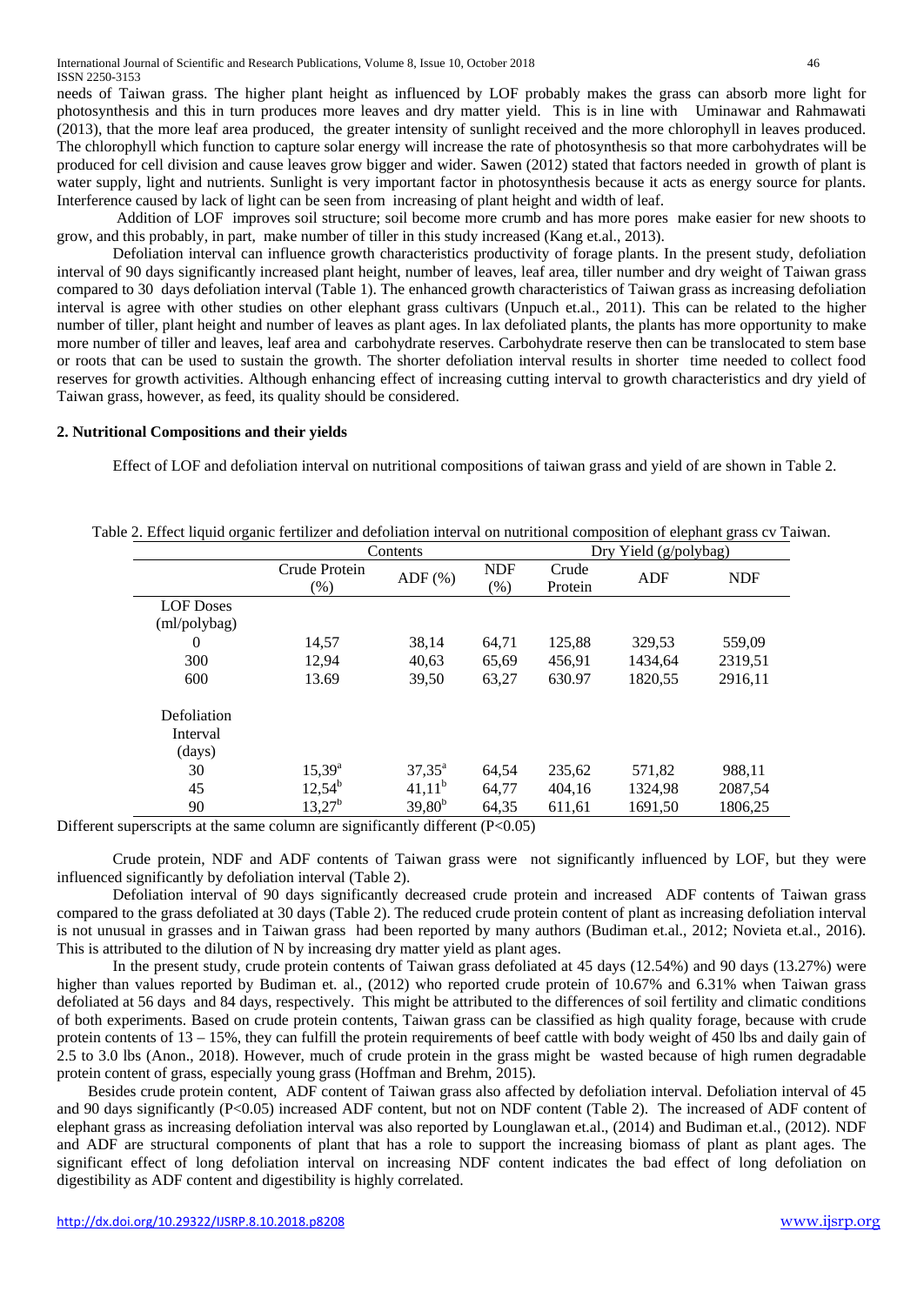NDF and ADF contents of feed can be used to categorize feed. Singh and Oosting (1992) stated that NDF values of less than 45% can be classified as high quality, values ranging from 45% to 65 as medium quality and values higher than 65% as low quality. Based on above category, Taiwan grass can be classified medium to low quality as its NDF contents ranging from 63.27 to 65.69%. Based on ADF contents, Taiwan grass also can be categorized medium quality forage, because according to Kellems and Church (2001), roughage with less 40% ADF are categorized as high quality and when less that 40% can be categorized as low quality.

## IV. CONCLUSION

- 1. Liquid organic fertilizer improved growth characteristics and dry matter yield of Taiwan grass, but has no significant effect on its quality.
- 2. Increasing defoliation interval impoved growth characteristics but decreased quality of Taiwan grass.
- 3. Based on crude protein content, Taiwan grass can be categorized as high quality forage, but based on its NDF and ADF contents, it can be categorized as medium quality forage.

#### **REFERENCES**

Agustin H. (2018). Taiwan Grass.<http://net-optima.blogspot.com/2012/12/taiwan> grass. Accessed on August 15, 2016.

- Anonymous. (2018). Nutrient requirement of beef cattle. Alabama A A M & Auburn University Exension. [www.aces.edu.](http://www.aces.edu/) Accessed on 13 September 2018.
- AOAC. (2005). Official Methods of Analysis Association (18<sup>th</sup> Ed), Official Analytical Chemist. Association of Official Analytical Chemist, Washington, DC.
- Budiman, Soetrisno. R.D., Budhi, S.P.S., and Indrianto. (2012). Morphological characteristics, productivity and quality of three napier grass (*Pennisetum purpureum Schum*) cultivars harvested at different age. J. Indonesian Trop Anim.Agric. 37(4) :294-301.
- Goering, H.K. and Van Soest P.J. (1970). Forage Fiber Analysis Agriculture Handbook No 379. Agriculture Research Service. United States Depart Of Agriculture. Inc., Englewood Clifts, New York.
- Hoffman, P.C. and Brehmn, N.M. (2015). Variability of bypass protein in forages. Accessed on September 15, 2018 from [www.uwx-edu/ces/forage/ufc/hoffman.htm.](http://www.uwx-edu/ces/forage/ufc/hoffman.htm)
- Kang, S., Wilfred, M.P., Jeff A.N., Dali W, Tristram O.W., Varaprasad B and Roberto C.I. (2013). Marginal lands: concept, assessment and management. Journal of Agricultural Science. 5(5): 129-139.
- Kellems, R.O. and Church, D.C. (1998). Livestock Feeds and Feeding,  $4<sup>th</sup>$  Ed. Pretice Hall, New Yersey, pp. 357.
- Lounglawan, P, Wassana, L., and Wisitiporn, S. (2014). Effect of cutting interval and cutting height on yield and chemical composition of king napier grass (*Pennisetum purpureum x Pennisetum americanum*). APCBEE Procedia. 8:27-31.
- Mannetje, L. and Jones, R.M. (1992). Plant Resources of South-East Asia. Forage. Pudoc Scientific Publishers. Wageningen.
- Nuraida. (2015). Efektivitas bioaktivator alami limbah tomat dalam pupuk cair terhadap pertumbuhan dan produksi rumput gajah. Skripsi. Universitas Muhammadiyah Pare-pare. Pare-Pare. Indonesia.
- Novieta, I.D. (2017). quality of taiwan's grass (*pennisetum purpureum* cv. Taiwan) at different defoliation age and effective microorganisms 4 (Em 4) concentration of of different. Jurnal Galung Tropika. 5(3): 171-177.
- Safitri. U. (2015). Efektifitas bioaktivator alami limbah buah mengkudu dengan menggunakan urin sapi sebagai pupuk cair untukmeingkatkan produksi rumput gajah taiwan. Skripsi. Universitas Muhammadiyah Pare-pare. Pare-Pare. Indonesia.
- Sawen, D. (2012). Growth of pennisetum purpureum and panicum maximum base on intensity of solar radiation. Agrinimal, 2 (1) : 17-20.
- Singh, G.P. and Oosting, S.J. (1992). A model for describing the energy value of straws. Indian Dairyman, pp. 32 37.
- Steel R.G.D., and Torrie, J.H. (1993). Statistical Principles and Procedures. Gramedia Library. Jakarta.
- Uminawar, U.H, and Rahmawati. (2013). Pertumbuhan semai nyatoh (*palaquium* sp.) Pada berbagai perbandingan media dan konsentrasi pupuk organik cair di persemaian. Jurnal Warta Rimba. 1(1): 1-9.

<http://dx.doi.org/10.29322/IJSRP.8.10.2018.p8208> [www.ijsrp.org](http://ijsrp.org/)